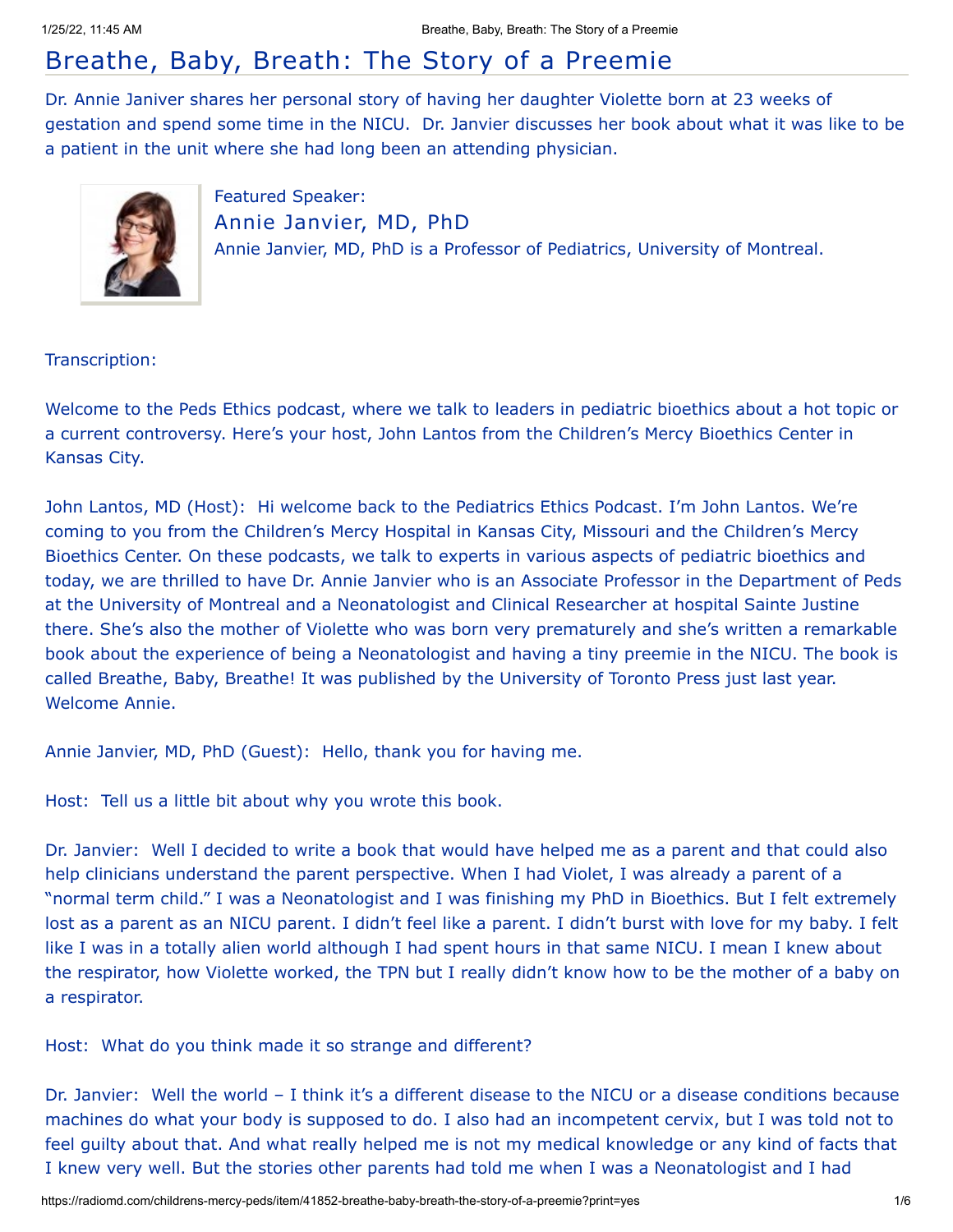listened to how they felt and how they felt they were crazy and when is this going to end. And that really is what gave me faith that one day this tiny gelatinous blob would actually become a real child, my daughter. I mean I knew preemies became real children, but I didn't feel it. And it's really the parents' stories that helped me.

So, I think by – I thought when I emptied my computer when I was changing institutions, I found that toxic shit folder that had many of the things I had written in these moments of distress, trauma or joy in the roller coaster and I realized this is what I used to help parents, some of these sentences. Some of them which had swear words and also stories of other parents. I didn't just want my story to be out there because it's a unique story and all stories are different, and all parents are different. So, I tried to have a blend of my stories, other stories and academic chapters.

Host: So, you were really keeping a journal while Violette was in the NICU, but you put it away for a while then came back to it years later?

Dr. Janvier: Yeah, I think I didn't really realize I was keeping a journal. I don't know I never saw myself like the Unicorn Diary with stickers at the end of the day. And I was actually writing to my computer and I actually don't remember writing most of the things I wrote. I think I was too much in shock or stress or distress and it was kind of I guess a release mechanism to speak about things I was afraid to speak about to others about.

Host: Yeah, that's pretty amazing. How long was it before you could open that folder again?

Dr. Janvier: I actually fell on it accidentally when I switched institutions and I was asked to empty my computer I found that Toxic Shit folder so that was three years later. A lot of it was written in English because my first language is French, but I think most of the things were too hard for me to say in English, I guess that's my interpretation. So, it wasn't even translated by me because it was too hard to relive some of these moments and some of the things, I said were very crude. So, it was kind of translated by somebody else and then readapted by me.

Host: What was the biggest surprise when you read what you had written and then forgotten about?

Dr. Janvier: Well some of the very raw and crude emotions, well some of the things are not published, it's just three pages of swear words so, some of the things were incomprehensible. Also what was hard to read is how I didn't love my daughter or the doubts I had that I loved her, how I didn't find her beautiful, how I didn't feel like a parent, how I didn't like to hold my daughter. Things we don't often speak about in the Neonatal world and that are very hard to actually speak about to say well I don't love my daughter is this normal. But when you actually tell parents it's normal not to feel like a parent, some of them will open up.

Host: Do you think that's because the NICU environment is so alienating, so foreign, so scary?

Dr. Janvier: Well I – that's what's funny is I didn't find it scary. I can intubate kids and I'm not scared of babies and I'm not scared of the NICU, it's my – where I work. But I think it's different. You kind of become a parent in a very abnormal way. You don't know your child yet. There's no relationship. It's very hard to bond. The child is not smiling, there's no reciprocity yet. And I think for other disease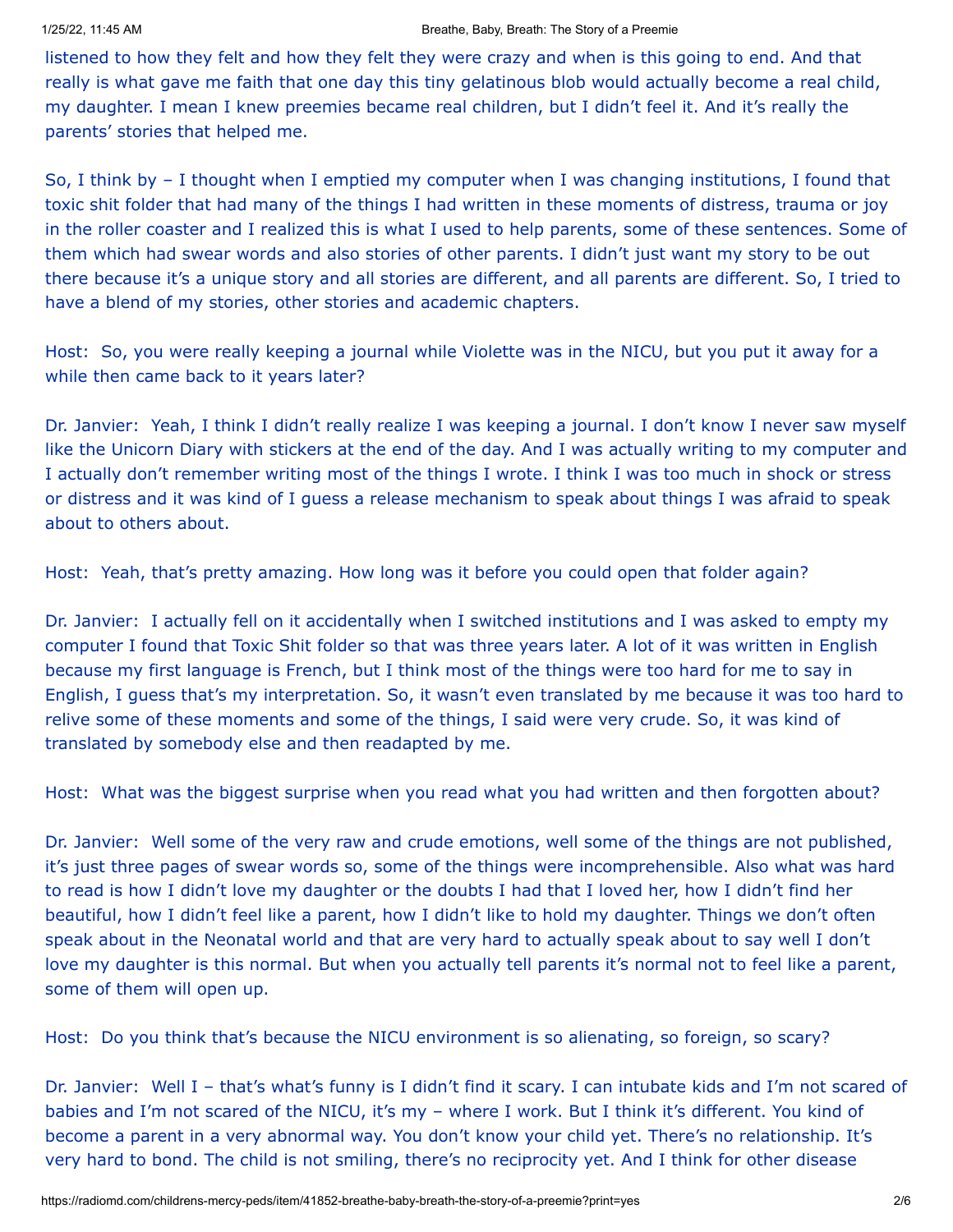## 1/25/22, 11:45 AM Breathe, Baby, Breath: The Story of a Preemie

processes that happens before a child has an accident but he's Thomas and he likes this and that and he likes to be soothed with that specific song and held in this manner and there's ways that you learn to be a parent with specific children that you become a parent of a baby who also looks strange because they are not very cute babies, the extreme preterm. And it's very hard to find yourself also in the situation where you know because of your body malfunction, your baby's there and now technology is playing the mother role. I think that's all important aspects.

Host: And in addition to writing the book, you've also done a bunch of research where you've talked to other parents. What have you discovered from that work?

Dr. Janvier: From the work of how they feel or the parental perspective?

Host: Yeah.

Dr. Janvier: Well what I've discovered is we're very factual in neonatology about describing – often describing the field and the children with deficits, death and disability as opposed to survival and quality of life. And what you ask parents about what is important; it's very different often to what doctors think parents think is important. For example, al the facts that we give parents wanting to help them in a standardized fashion; parents often want personalized information. What does that mean for them. So, for example, the percent risk of cerebral palsy is 8% when you are born less than 28 weeks. We'll try to tell this to parents using pictograms and but what does cerebral palsy mean for that family? And what family wants to know and what I wanted to know as a neonatologist and realized there's not many people who had examined that. There is Dr. Saroj Saigal who had examined that, is will she be happy? Will she have friends? Will she be independent? How can I be a parent of the disabled kid? What do other parents do? How can I prepare in a practical sense?

So, not just a tag of medical deficits but also the functionality, what it means for the baby and the family unit. In an optimistic fashion too as well as realistic to say you know it will be okay one day, you are stronger than you think, and you'll be able to rewrite your story. Because most of us are. But the way it works in neonatology is very pessimistic and scary. Even as a parent who knew all the statistics, it's always presented in a glass half empty kind of fashion.

Host: So, where do you start now when you are going in as the neonatologist talking to someone who is in labor at 23 or 24 weeks? What's your opening line?

Dr. Janvier: Well I say why I'm here. Most parents think they don't know what a neonatologist is. The think it's a kind of religion sometimes. Why I'm there doesn't mean that they'll deliver prematurely. Do they have a name? What do they know about why they are there? And why I'm here and what is important for them to know? And often with just these three questions we're able to have some kind of dialogue. But also what scares them the most? What can I do to help? And to actually personalize the consultation. Some parents want a lot of information. Other parents want just basic facts, what kind of parent are you and to personalize the decisions. I think we really rightly shun away from paternalism, hard core paternalism but many parents want us to be paternalistic and I think -

Host: In what way?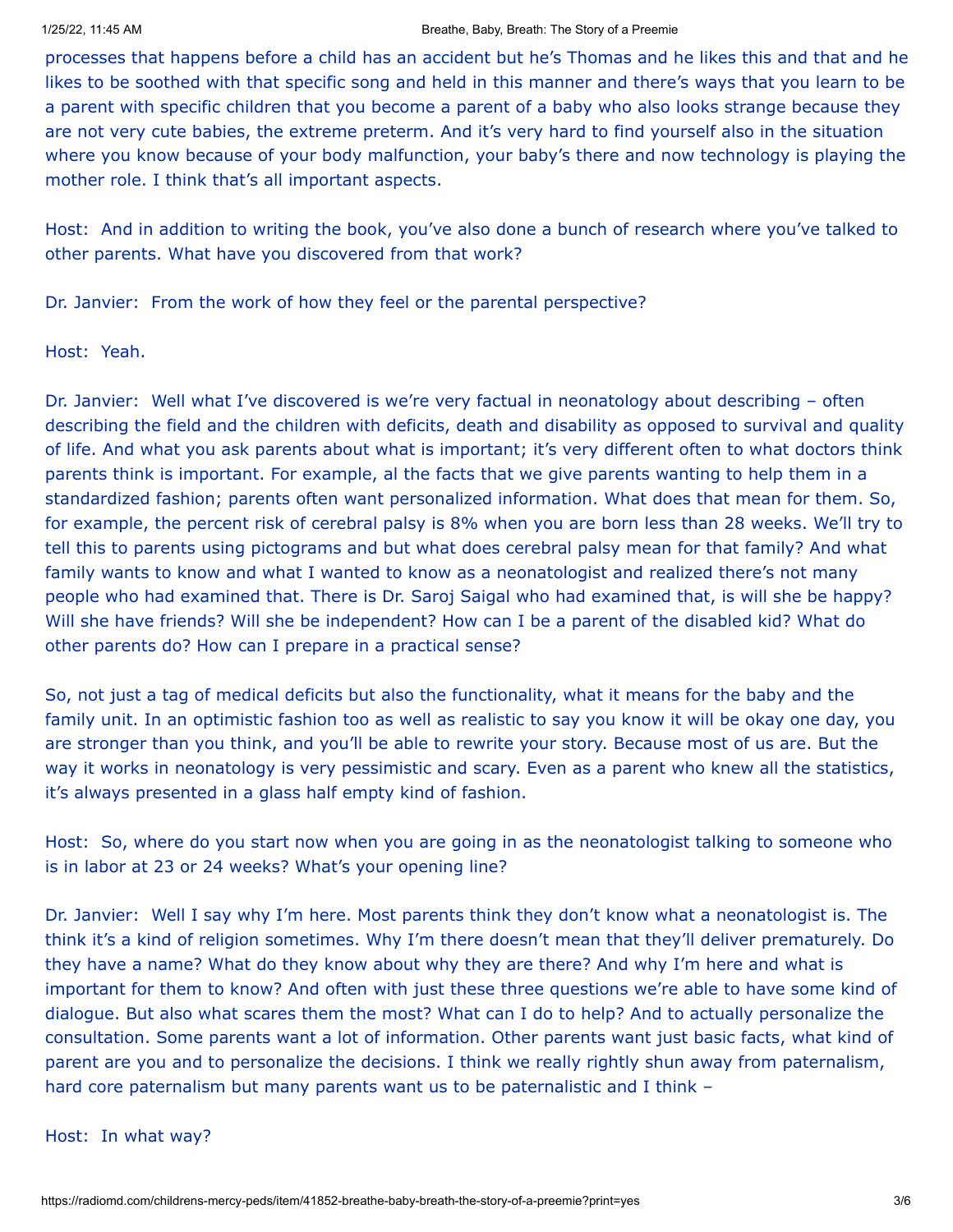Dr. Janvier: Well many parents don't want, in my research for example, in trisomy 13 and 18 about half the parents didn't want to make life and death decisions.

## Host: They wanted the doctor to make them?

Dr. Janvier: They wanted the doctor to make them or another family member or a religious representative or and generally the medical team. Though half the parents, the other parents some of them didn't want anything to do with shared decision making, they wanted to take the decisions on their own. And some of them wanted shared decision making but in fact, less than half parents wanted shared decision making, about 30%.

So, the way I engage with parents it's these decisions are very hard. It's normal to feel overwhelmed. Some parents say they can't take these decisions. They say it's for other persons to decide. Others say they want to make decisions on their own and others want us to make these decisions together. What kind of parent are you? And I think it's very - some parents other parents is important as opposed to do you want information. Or do you want to decide so that as a parent, you think okay what are they going to think if I say no, I don't want information and they are wanting to speak about my child, I look like a bad parent, so you say yes, then you don't listen to the information necessarily.

But by acknowledging parents are all different, and all the ways to decide or think are okay, and they are valid. Then parents feel like an opening, like oh if other parents take these decisions that way it's fine if I feel that way too.

Host: So, a lot more listening and trying to figure out what parents need rather than giving them percentages and numbers?

Dr. Janvier: Yeah and some parents want articles and data and websites, and these tools are I think important for these parents. But I find many parents don't want that. They also want to know what does that mean for me. One percent risk is deafness but what does it mean when you are deaf and what does it mean for a child and a family and a family unit and the school and the independence and these are really the questions that the functionality that comes about for parents as opposed to just the medical tag.

Host: Did you have any concerns about putting your story out there as a doctor? Knowing that maybe parents in the NICU would read about your own personal experiences and think of you differently?

Dr. Janvier: Well that's why I didn't put just – I thought is was unfair to put just my story because I don't want parents to think oh this is how I need to act to be a good parent. Because she's a doctor and she did this. Well and my husband is also a neonatologist so imagine like this is what you need to do. So, I thought it was important to put other stories for example the story of Gabrielle and Ehud and a lot of other stories that finish differently to balance just my story. What I found is interesting, yes, I was – I thought about that. Because it doesn't portray me always in a very good light or even as a mother and for my daughter too, I didn't want people at school to know all these things necessarily, so I waited for her to be older and to understand the book was coming out.

What I've realized is as that it for some people it increased my credibility and for many, it decreased it.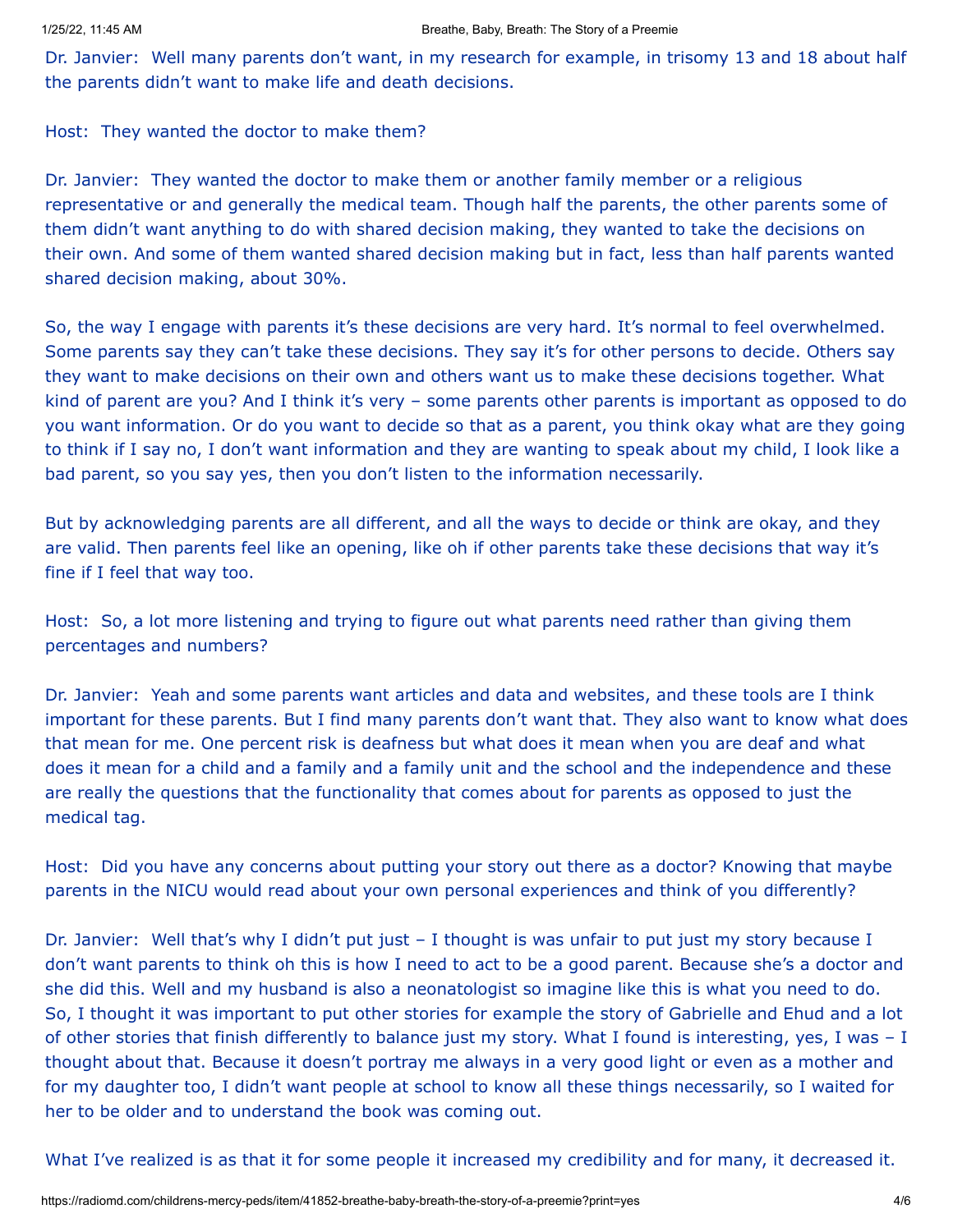So, I'm now seen by a lot of pessimistic researchers as a very biased researcher who because I had a premature daughter, I'm unable to do unbiased research and to interpret it in an unbiased fashion. So, it has both helped and I guess perhaps harmed my reputation.

Host: Have you read the book to Violette?

Dr. Janvier: Yeah Violette actually read the book. At first, I told her about the book when it came out, she was too young to read it on her own. She has reread it since then. So, when she read it on her own, she was 13 and I remember her saying oh, geez Mom, this is intense and I'm like okay yeah. And what do you find intense about it? She said well at least I know that I'm living at the end so there's no surprises for me but imagine for others who read it. So, but she had heard about it before because we had questions about stopping the respirator, withdrawing the respirator and taking very hard decisions and insight there I say I don't love her at first and I don't enjoy being in the unit and holding her. But she knows I love her unconditionally now but she – I mean she – it was important to speak about it too before she read it.

Host: And that seems to be one of the main take home messages of the book that you go through a roller coaster of difficult emotions when you have a critically ill baby in the NICU, but they pass, and it doesn't mean you are a bad parent.

Dr. Janvier: Yeah, you're right. But it very hard to realize that when you are a parent in the NICU, and we can make it much harder as neonatologists of pointing out oh there's always a risk and there's a risk and oh your baby's fine today, but you know he can still be septic tomorrow. And we don't necessarily validate emotions of it's normal to feel crazy. Some parents feel crazy. You won't always feel disoriented like you do now for example. And out rigid care models can sometimes inadvertently harm parents. For example a nurse who says oh you'll take Violette in skin to skin, you'll love it. It will be so great. Parents they just find this is the best moment of their lives. Then you hold her, and you are like geez I hate this. I wish I wasn't here. I don't feel like a parent. Why don't I feel like this?

So, the whole world of for example the new parent integrated care can harm parents. I didn't want to present my daughter in rounds. I actually know how to present on rounds. I'm a neonatologist. I didn't want to give ASHBE to her. I know how to insert the tube. I'm a neonatologist. But I didn't feel that as a parent that was something I should do. But now we kind of format parents into knowing about CO2s and weight gain and empowering them to present their kid and be there at resuscitations and not all parents want to do that. A lot of them want to. But it's I think these rigid care models probably make many parents disappear like I did. I disappeared. I just showed up at change of shift for the first month of my daughter's life because I was afraid to be asked to do yet another thing I didn't want to do or be told that parents love to do whatever I didn't want to do.

Host: So, is that the main take home message here for doctors and nurses? Don't try to put parents in a box? Let them tell you what they need?

Dr. Janvier: Well that's one of the take home messages. Parents are all different and that's the sentence some parents, other parents is very important like some parents want a lot of information and others just want to know the crude numbers of the day and if this is normal for a 26 weeker, what kind of parent are you. Listening to parents, acknowledging emotions too and validating them.